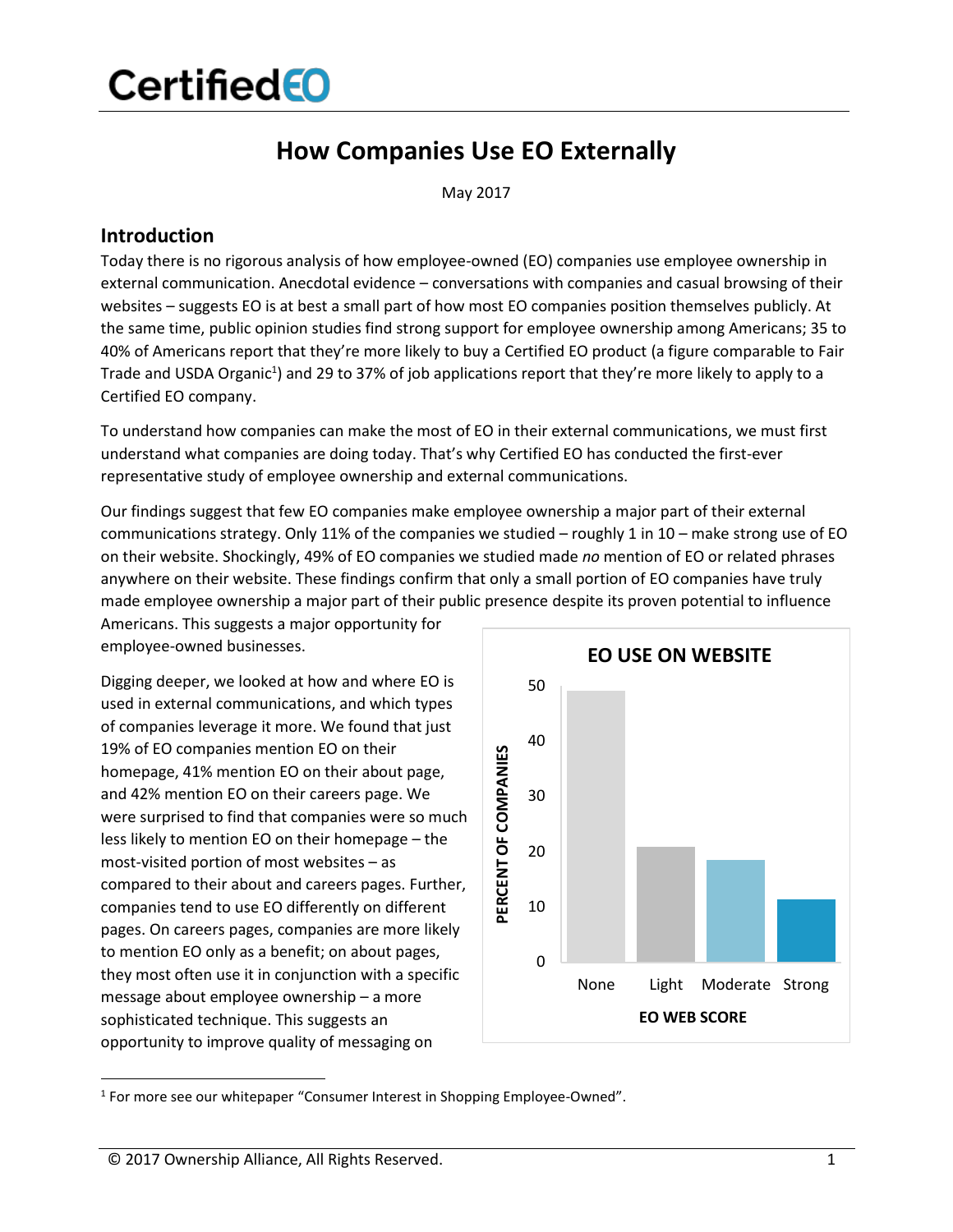particular pages. Finally, we were surprised to find that business-to-business (B2B) companies are slightly more likely to use EO in their external communications as compared to business-to-consumer (B2C) companies (48% for B2B vs. 43% for B2C). However, B2C companies are more likely to be strong users of EO in messaging (7% for B2B vs. 14% for B2C).

### **Methodology: Why Do We Analyze Company Websites?**

Perhaps the most significant challenge in understanding common practices in business is bias in information-gathering. Information on private businesses is scant and, for lack of better sources, the most common investigation tool is the survey. Survey participation can be extremely low – with response rates in the single digits – and selection by respondents can heavily skew results. The heart of the issue is that researchers have no way to know how the set of people who took the time to participate in a survey differs from the general group they would like to understand. This problem has direct relevance for understanding how EO companies use EO in marketing and recruitment.

We solve the response-bias problem with a research methodology that is free of opt-outs. First, we build a database that, as best we can tell, contains every employee-owned company in America. Next, we take a random sample of companies from this database and gather publicly available information from the websites of our sample companies. This approach avoids the pitfall of selection and produces a clear picture of how employee-owned companies use EO in their websites – a critical aspect of their external communications.

The specific details of database construction, sampling, and website coding can be found in the methodological appendix below. From a database containing 7,100 companies believed to be employeeowned, we selected a random sample of 200. Investigation revealed that 14 companies were either out of business or no longer EO, and that 19 companies did not have a web presence. Our final sample consisted of 167 EO companies that are active, thought to be EO, and have a website. This is the sample used for all analyses below.

## **How Common is EO in External Communications?**

By far our most striking finding is that of 49% EO companies in our sample do not mention EO, or any related phrases, anywhere on their website. This finding is surprising in light of strong public support for employee ownership among Americans. While our web analysis is not able to understand *why* this is the case, we can speculate.

We think the most likely explanation for this finding is that many EO companies have not been thinking about how they can use EO in their external communications. Perhaps they do not know that communicating about EO could benefit their business, so they have not explored it in any significant way. Another possible explanation is that our sample could contain a large portion of companies that are not actually employee-owned, but this is unlikely given how we constructed the list and the steps we took to weed out non-EO companies. Ultimately the best way to determine why so few EO companies use EO in their external communications is to ask companies directly. This will be the focus of our future work.

Turning our attention to the half of EO companies that make some use of EO on their website, we see wide variation in usage. Some companies simply mention having an Employee Stock Ownership Program (ESOP)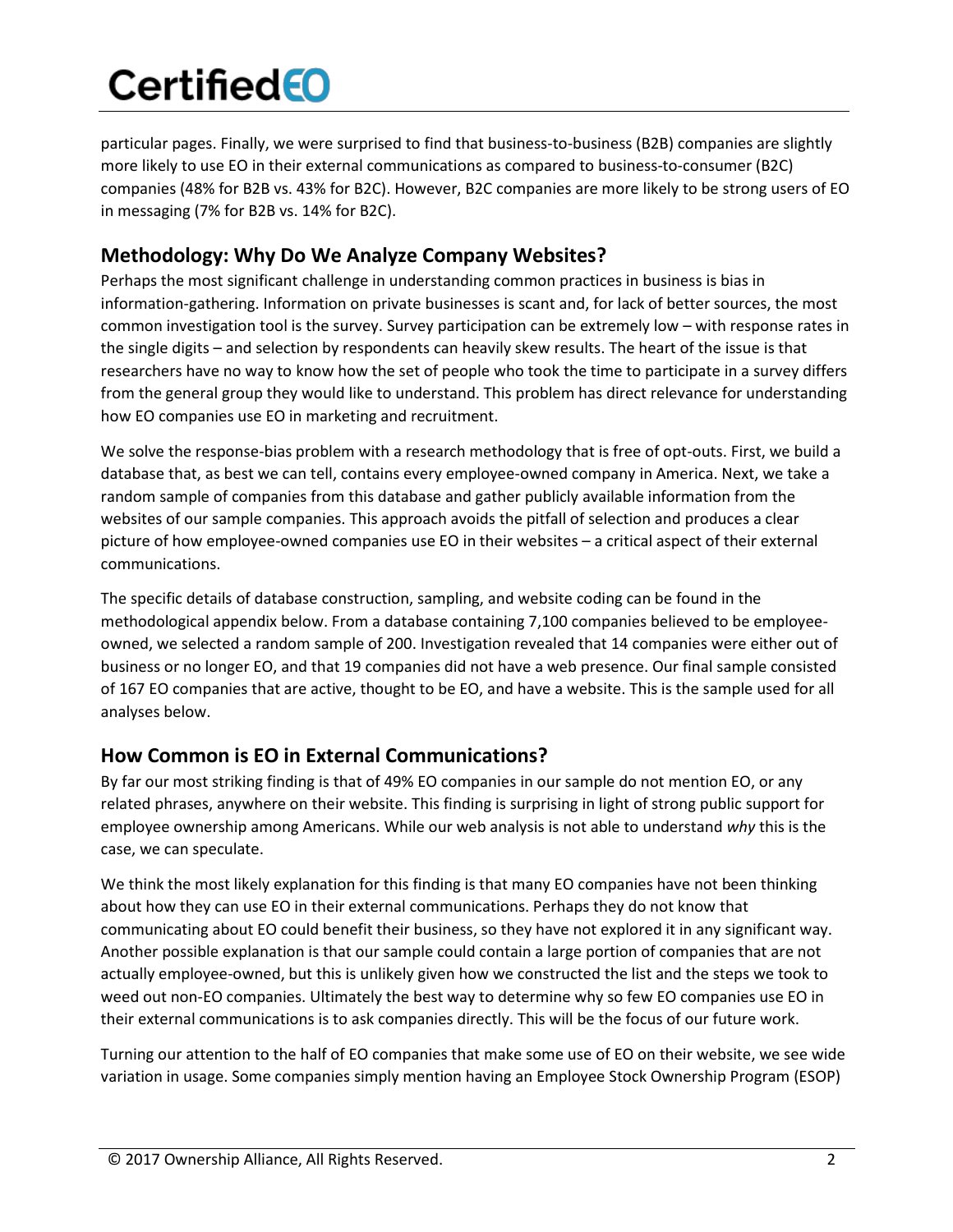on one page, while others use EO on many pages to drive home key messages about who they are. To get a sense of this variation, we categorized companies into light, moderate, and strong users of EO in external communications based on how many points they got on our EO Web Score. More details on this categorization can be found in the methodological appendix.

Overall, even companies that use EO somewhere on their website tend to use it sparingly. We find that 21% of EO companies are light users who mention EO in one place on their website, often simple saying "Sample Co., an employee-owned company…" Another 19% are moderate users who mention EO in multiple – but not many – places. Just 11% of EO companies – roughly 1 in 10 – are strong users of EO in their external communications. Strong users mention of EO on several pages of the website and frequently use EO to support key messages. Based on this analysis, we can conclude that few companies make EO a major part of their external communications strategy. The full distribution of the EO Web Score in our sample can be found in the chart on page 1.

### **How, Where, and Who**

Digging into how and where EO is used, and who is more likely to mention EO, reveals further insights. Our web coding methodology records how EO is used on each page of each company's website. We classify usage to understand if company is mentioning EO as a benefit (e.g. "Sample Co. has an ESOP"), as an attribute of the company (e.g. "Sample Co. is an employeeowned company"), or to drive home a message about the company (e.g. "Every employee at Sample Co. thinks and acts like an owner").

Combining how and where EO is used shows two interesting patterns. First, we see that companies are half as likely to use EO on their homepage as compared to on their about and careers pages, despite the fact that the homepage is often the most-visited section of the website. Even when we expand the homepage to include header or footer text, we see that just 23% use EO on their homepage.



How companies use EO is highly dependent on where on their website they are using it. Companies are much more likely to mention EO as a benefit on the careers section of the website. When companies use EO as a benefit, they are not using it to drive home a message about who they are. On the other hand, companies' about pages are much more likely to use EO to drive home a message. The about page is the only page where more than 50% of companies use EO to drive home a message.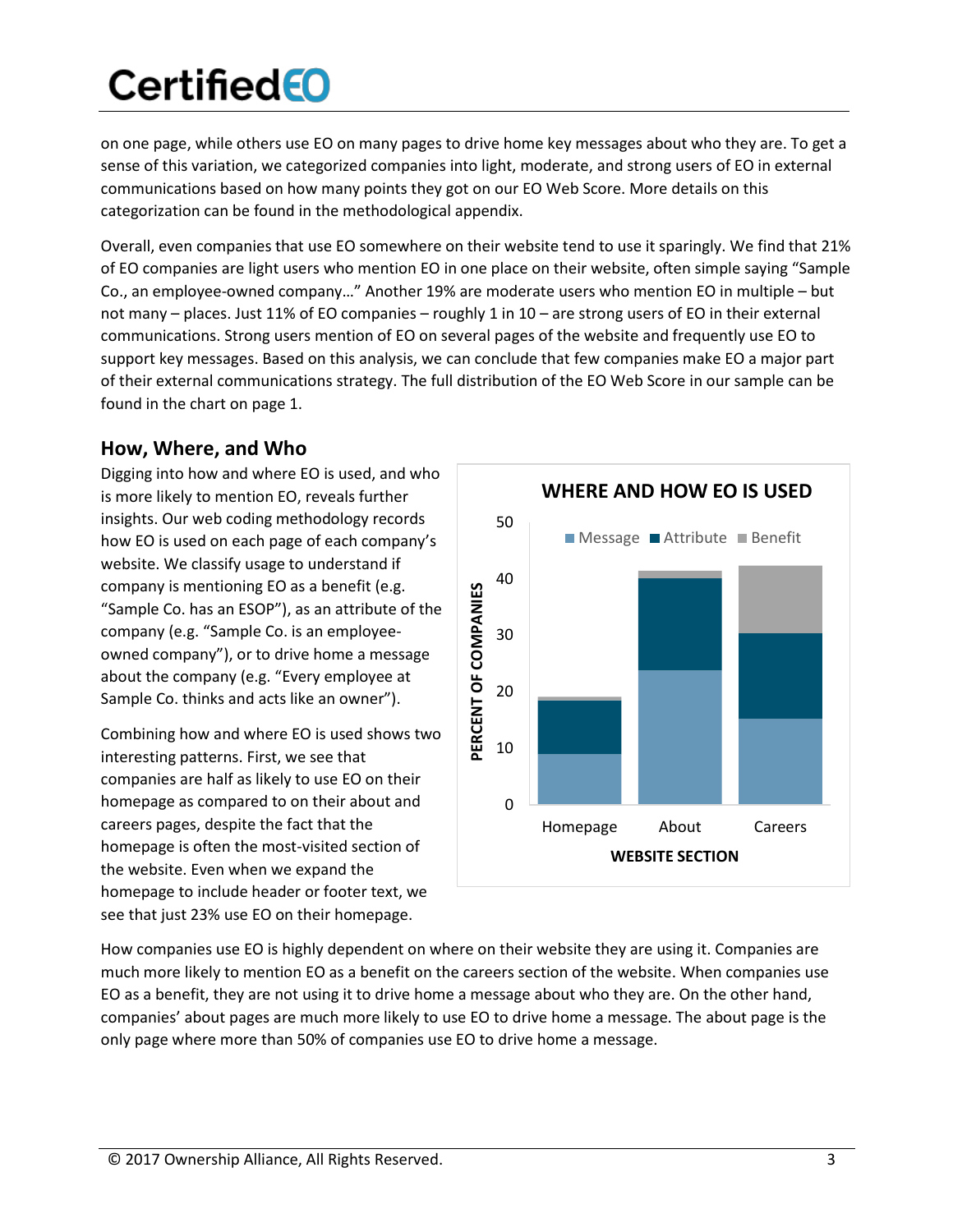Finally, we looked at what types of businesses are more likely to use EO on their website. When coding websites, we record if the company does business with consumers (B2C), other businesses (B2B), or governments (GOV). A single company may be coded as doing business with multiple audiences.

Surprisingly, B2B companies are slightly more likely to use EO than B2C companies (48% vs. 43%). We would expect B2C companies to message EO more strongly, given its similarities to other B2C-focused certifications such as Fair Trade, USDA Organic, and Made in America. This expectation proves true in one respect: B2C companies are twice as likely to qualify as a *strong* user of EO (14% of B2C companies count as strong users, compared to 7% of B2B companies).



## **Conclusion**

We coded the websites of a representative sample of 167 employee-owned companies and found, despite strong support for employee ownership in America, few EO companies make EO a major part of their external communications. A staggering 49% of companies in our sample did not mention EO or any related terms anywhere on their website. Just 11% of EO companies we studied made EO a major part of their website. Digging deeper, we see that EO companies are less likely to use EO on their homepage than on other parts of their website and that how companies use EO is dependent on where on their website they are using it. Surprisingly, B2B companies are more likely to use EO as compared to B2C companies, though B2C companies are likely to make strong use of EO.

## **Methodological Appendix**

This section provides an overview of our methodology. It discusses how we created our database of employee-owned companies, how we sampled from our database, and how we coded company websites.

### *Database Construction*

Certified EO is building a database of all EO companies, which includes the percentage of the company owned by employees. This database is an ongoing project, but as of the date of this whitepaper we believe it contains nearly all EO companies in America.

We began this database in early 2016. To get started, we identified all known sources of information on employee-owned companies including the DOL form 5500 data, the ESOP Association Yellow Pages, the list of members found on the website of the U.S. Federation of Worker Cooperatives, the list of employeeowned companies from Wikipedia, and several other data sets. We merged these data sets and attempted to remove any duplicates. At the end of this process, we were left with a list of roughly 7,600 organizations.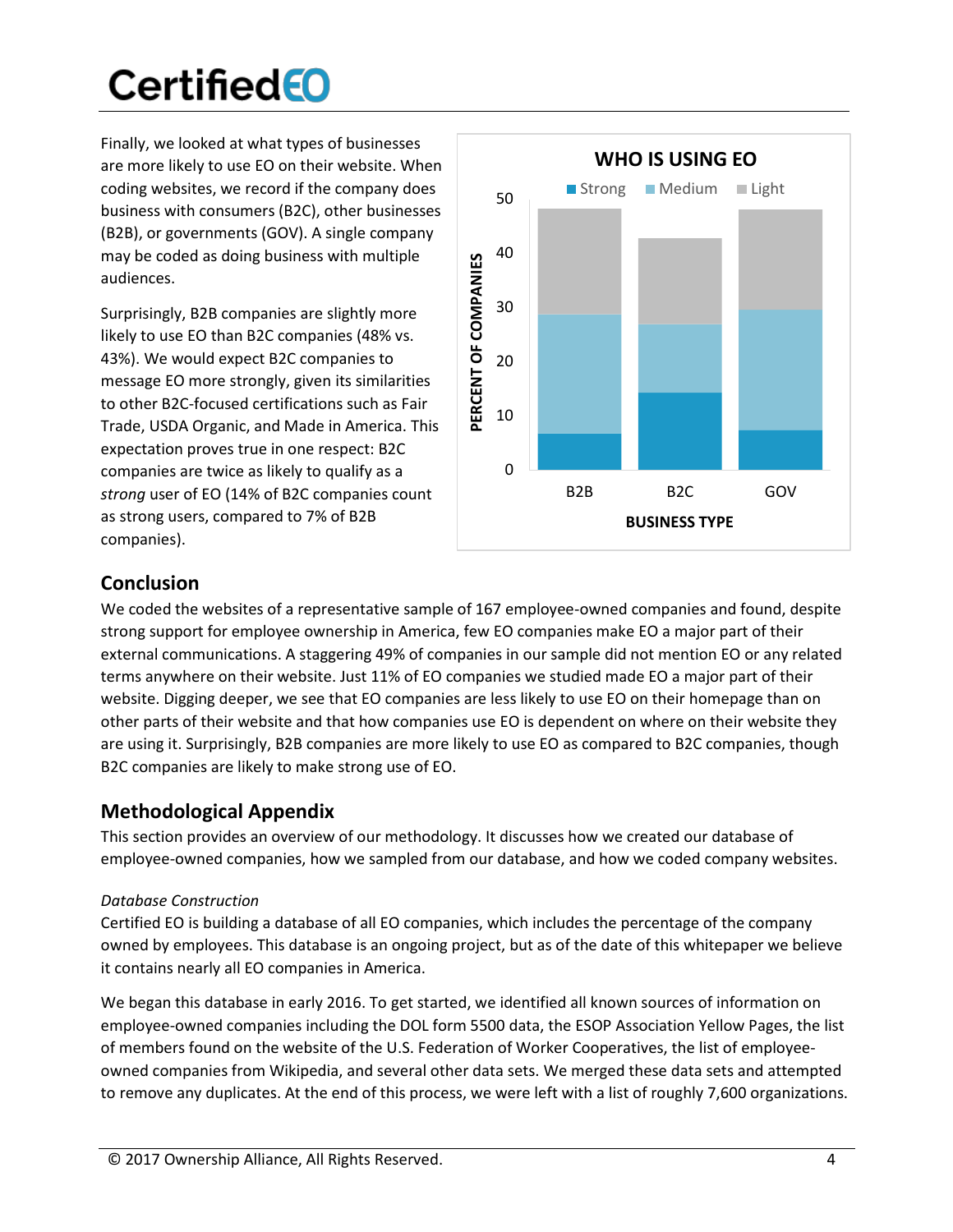We continue to add new companies as we learn of them and update information on existing companies as needed. We place a particular emphasis on determining whether companies have broad-based ownership that holds at least 30% of the company stock. This matters to us because it constitutes the threshold for membership in Certified EO. Companies that do not meet this threshold are marked as "not EO" in our database. For example, we have marked all publicly-traded companies as "not EO" because we do not think there are any publicly-traded companies with at least 30% employee ownership today. Of our original list of 7,600 companies, we determined that 7,100 may meet our criteria.

#### *Sampling*

To construct a sample for our analysis, we started with the list of 7,100 companies described above. We assigned each company a random number and chose the 200 companies with the smallest number for the sample. Specifically, we sampled from a uniform (0, 1) distribution and sorted companies from smallest to largest based on this value.

#### *Coding the EO Web Score*

To calculate the EO Web Score, we looked only at the company's website only. No additional aspects of their web presence (e.g. their LinkedIn profile or Facebook page) were considered. We followed these steps to create a score for each company:

- 1) Go to the company's website site
	- a. Confirm this is the right business
	- b. Code the company B2C/B2B/GOV
	- c. If no website can be found for the company after significant searching, mark the "no website" variable
- 2) Code the homepage according to the website coding rubric
	- a. Code the logo/header/footer according to the scoring rubric
- 3) Go to the about page
	- a. Code the about section according to the scoring rubric
		- i. If no about section, code about "NA"
- 4) Go to the Careers page
	- a. Code the careers section according to the scoring rubric
		- i. If no careers section, code careers "NA"
- 5) If nothing is found on the website regarding employee ownership or related concepts, go to Google and search each of the queries below. For each, look at the top five search results. If none of the results are from the company's website, move on to the next term. If information leads to you believe the company is no longer employee-owned or no longer in business, score the company "DQ" for disqualified.
	- a. Company name + employee owned
	- b. Company name + ESOP
	- c. Company name + worker owned
- 6) Calculate the total by summing scores across all four categories: about; careers; homepage; and miscellaneous. If one or more category is scored "NA," scale up the sum from the remaining categories by 12 / (12 - 3\*N) where N is the number of categories marked "NA."